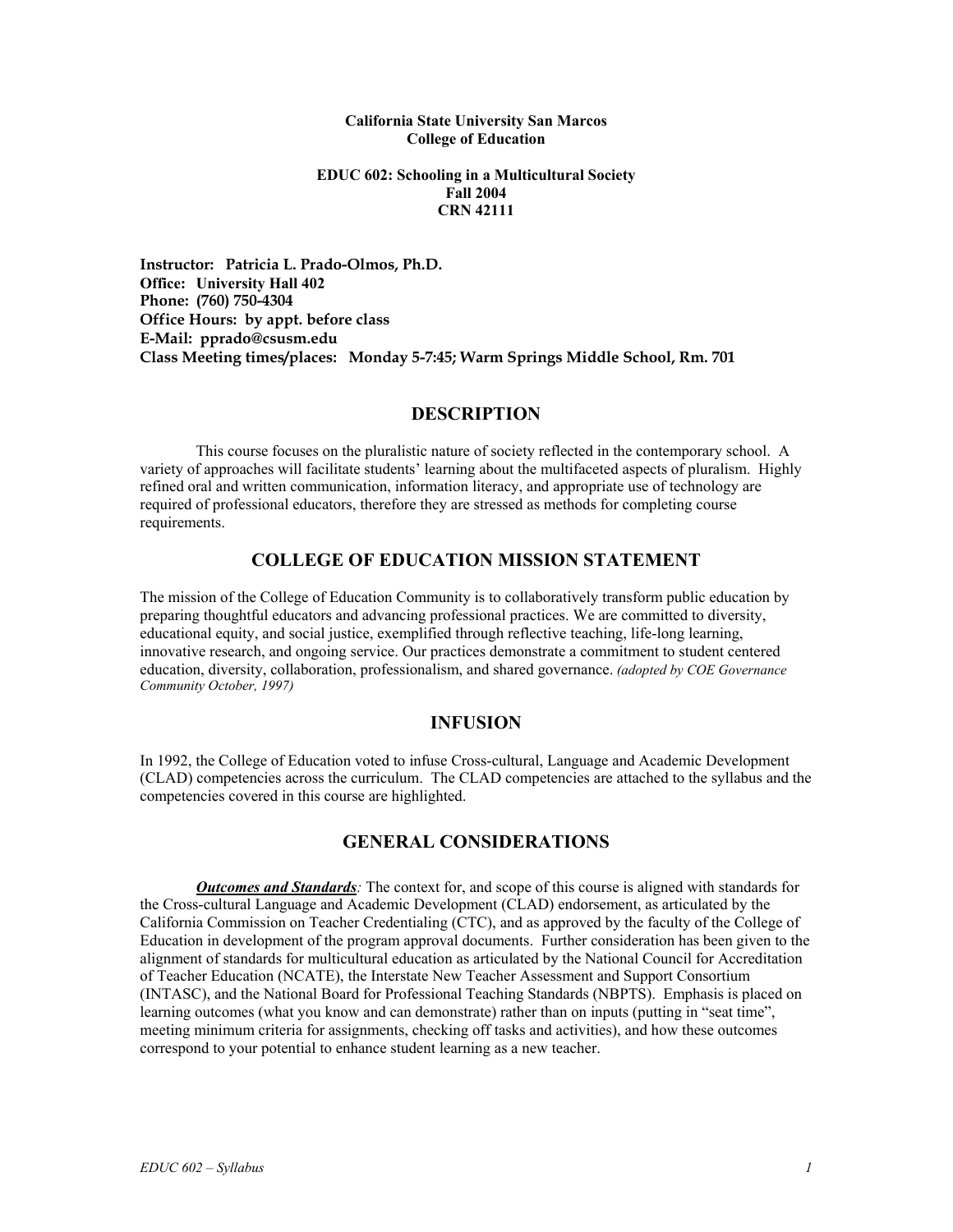*Academic Honesty:* It is expected that each student will do his or her own work, and contribute equitably to group projects and processes. If there is any question about academic honesty, consult the University Catalog.

*Appeals:* Every student has the right to appeal grades, or appeal for redress of grievances incurred in the context of any course. Disputes may be resolved informally with the professor, or through the formal appeal process. For the latter, consult Dr. P. Kelly, Associate Dean.

Ability: Every student has the right to equitable educational consideration and appropriate accommodation. Students having differing ability (mobility, sight, hearing, documented learning challenges, first language/English as a second language) are requested to contact the professor at the earliest opportunity. Every effort will be made to accommodate special needs. Students are reminded of the availability of Disabled Student Services, the Writing Center, technology assistance in the computer labs, and other student support services available as part of reasonable accommodation for special needs students.

*Students with Disabilities Requiring Reasonable Accommodations.* Students are approved for services through the Disabled Student Services Office (DSS). This office is located in Craven Hall 5205, and can be contacted by phone at (760) 750-4905, or TTY (760) 750-4909. Students authorized by DSS to receive reasonable accommodations should meet with their instructor during office hours or, in order to ensure confidentiality, in a more private setting.

The Governance Community of the College of Education adopted the following policy on 12/19/97:

# **COLLEGE ATTENDANCE POLICY**

Due to the dynamic and interactive nature of courses in the College of Education, all students are expected to attend all classes and participate actively. At a minimum, students must attend more than 80% of class time, or s/he **may not receive a passing grade** for the course at the discretion of the instructor. Individual instructors may adopt more stringent attendance requirements. Should the student have extenuating circumstances, s/he should contact the instructor as soon as possible.

## **ATTENDANCE AND PARTICIPATION**

The course deals with complex material processed in a variety of ways. Structured interactions, group processes, oral presentations, guided discussion of readings, and self-disclosure exercises are the norm. **Students are expected to have read assigned materials by the date indicated in the syllabus, and should be prepared to discuss readings individually or in variously structured groups.** The degree of your engagement in these processes forms the basis for points assigned. Due to the fast paced and highly interactive nature of the course, regular attendance and full participation are expected: teaching and learning is difficult (if not impossible) if one is not present for and engaged in the process. Therefore, the above College Attendance Policy is amplified as follows: 1. Missing more than 1 class meeting will result in the reduction of one letter grade. 2. Arriving late or leaving early on more than two occasions will result in the reduction of one letter grade. 3. Illness and emergency circumstances will be considered/negotiated on a case-by-case basis. These measures should not be considered punitive, as students are expected to establish appropriate personal, academic and career-ladder priorities. Therefore these measures should be viewed as taking appropriate individual responsibility for one's own learning in a democratic, collaborative and reciprocal-learning environment.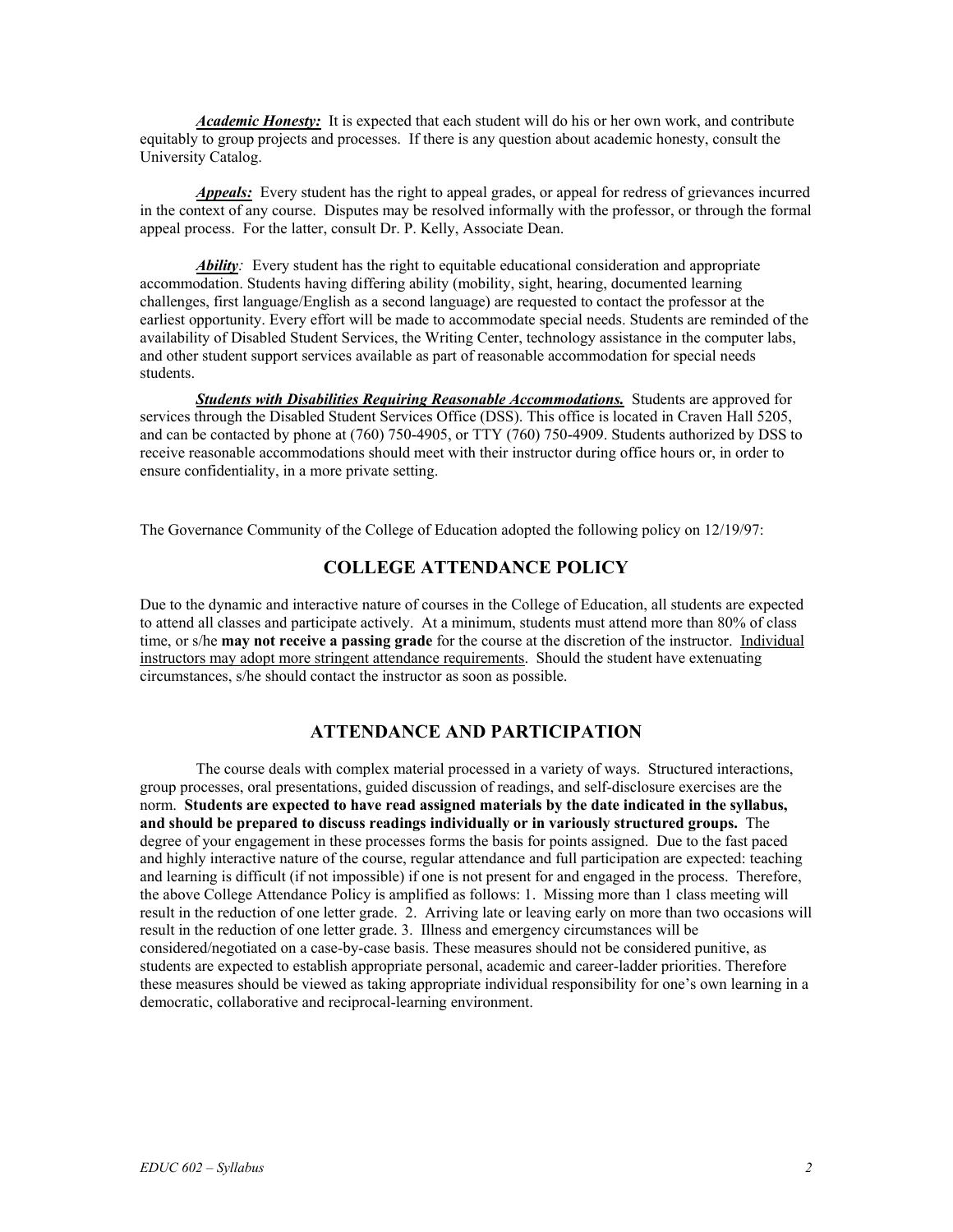## **COURSE OBJECTIVES**

The purposes of this course are threefold:

• to expand and refine students' knowledge about the diversity that is a part of today's public schools and communities;

• to provide a safe academic environment for reflection on, and discussion of, the complex ways in which pluralism is a part of educational contexts;

• to provide support to all students who represent national, state and regional diversity.

# **GRADING**

*Grading Scale:* A=100-96, A-=95-91, B+=90-86, B=85-81, B-=80-76, C+=75-71, C=70-66, C-  $=65-51$ , D $=50-46$ , F $=545$  or lower.

 *Submission Schedule:* Work submitted late, but within one week of the due date will be reduced by one letter grade. Work received over one week late receives no credit.

*Grading Emphasis*: Each written assignment will be graded approximately 80% on content and context (detail, logic, synthesis of information, depth of analysis, etc.), and 20% on mechanics (grammar, syntax, spelling, format, uniformity of citation, etc.). All citations, where appropriate, will use APA format. Consult Library Services for the *Manual of Citation of the American Psychological Association,* or <www.apastyle.org/index.html>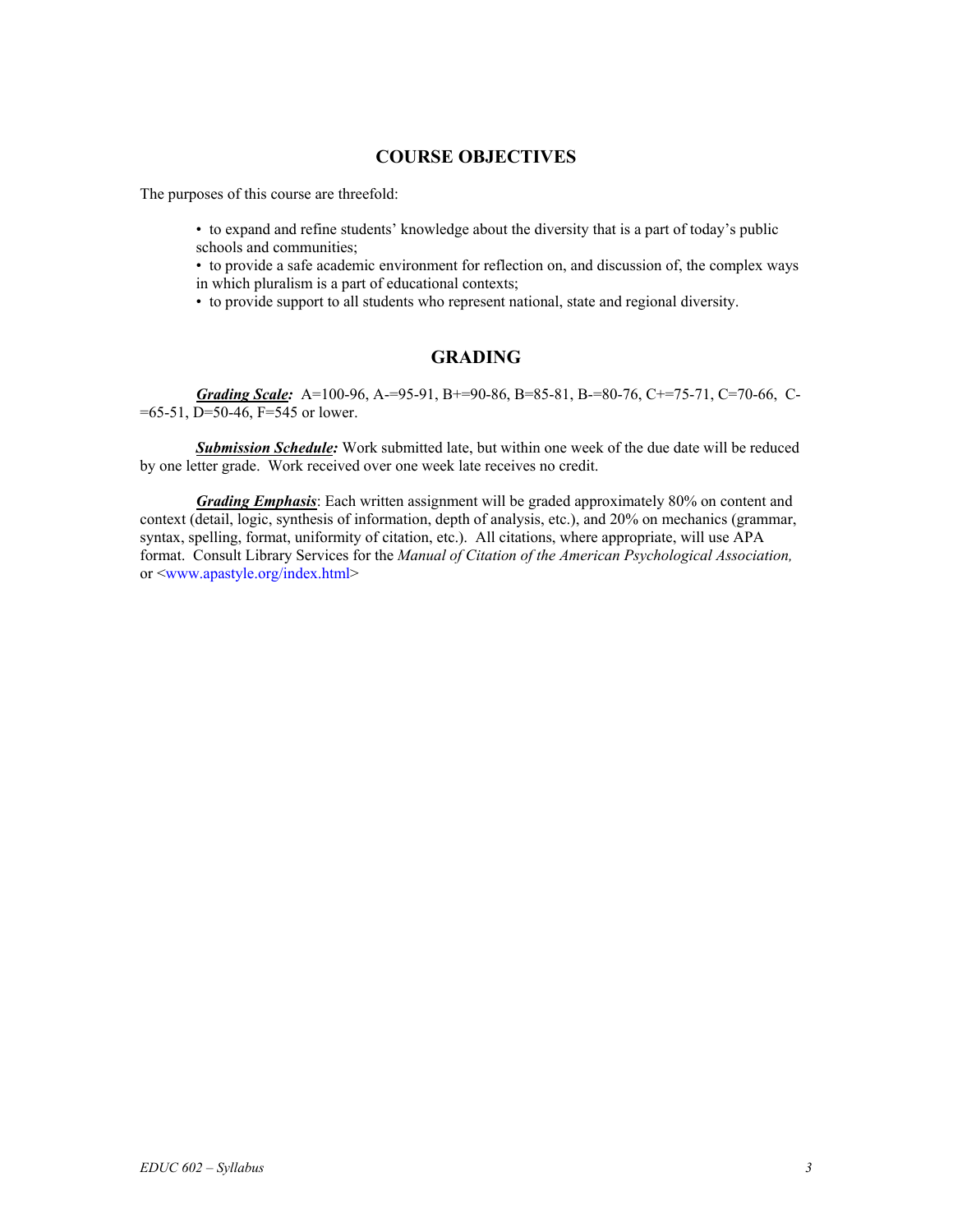## **COURSE REQUIREMENTS**

### **NOTE: I RESERVE THE RIGHT TO CHANGE, ADD TO, OR DELETE ANY AND ALL MATERIAL FROM THE COURSE**.

This class will be structured as a graduate-level seminar. As such, we will read, write and discuss the materials. The success of a seminar is dependent upon each and every participant being prepared. However, discussion need not consist of only sitting around a table and talking. Multiple approaches, methods, and teaching experiences are a necessary strategy to accommodate learning given the possibility of various learning styles. The class will be divided into groups. Each group will be responsible for presenting and leading class discussion on various topics.

My role will be to "facilitate" the discussion and to intervene as necessary to promote the topic. I do not intend to lecture each week, or to be the focus of the class. You will work to develop your **Knowledge Base** through reading the assigned material (to develop a basic understanding of the subject matter), present it to the class (to develop your expertise), and lead the class discussion (to develop confidence in your KB and skills). In effect, you will have many opportunities to "*empowe*r" yourself--i.e. to use the tools which are before you to try out new ideas.

The theme of our course will be the exploration of ourselves and our classrooms. We will address three main questions: 1) Who am I?; 2) What is culturally relevant teaching?; and 3) How can I transform my classroom curriculum and practice? While seemingly stranight forward and direct, these questions will be complex as each individual explores his/her own experiences, beliefs, attitudes and skills. We will delve into numerous issues including equity, differentiated instruction, educational politics, supports and constraints in classrooms, standardized testing, and power. These are just a few topics that are likely to arise in discussions. But they provide a starting point for our learning community. I look forward to our journey.

# **REQUIRED TEXTS**

Nieto, S. (2003). *What keeps teachers going?* New York: Teachers College Press.

Pang, V. O., (2005). *Multicultural education. A caring-centered, reflective approach.* 2<sup>nd</sup> edition. Boston: McGraw Hill.

Wink, J. (2000). *Critical Pedagogy. Notes from the real world*. 2<sup>nd</sup> edition. New York: Addison-Wesley Longman, Inc.

#### **Choose at least one from the following list:**

- Duckworth, E. (1987). "*The having of wonderful ideas" and other essays on teaching and learning*. New York: Teachers College Press.
- Gallas, K. (1994). *The languages of learning: How children talk, write, dance, draw, and sing their understanding of the world.* New York: Teachers College Press.
- Kohl, H. (1994). *"I won't learn from you" and other thoughts on creative maladjustment*. New York: The New Press.

Meier, D. (1995). *The Power of their ideas*. Beacon Press.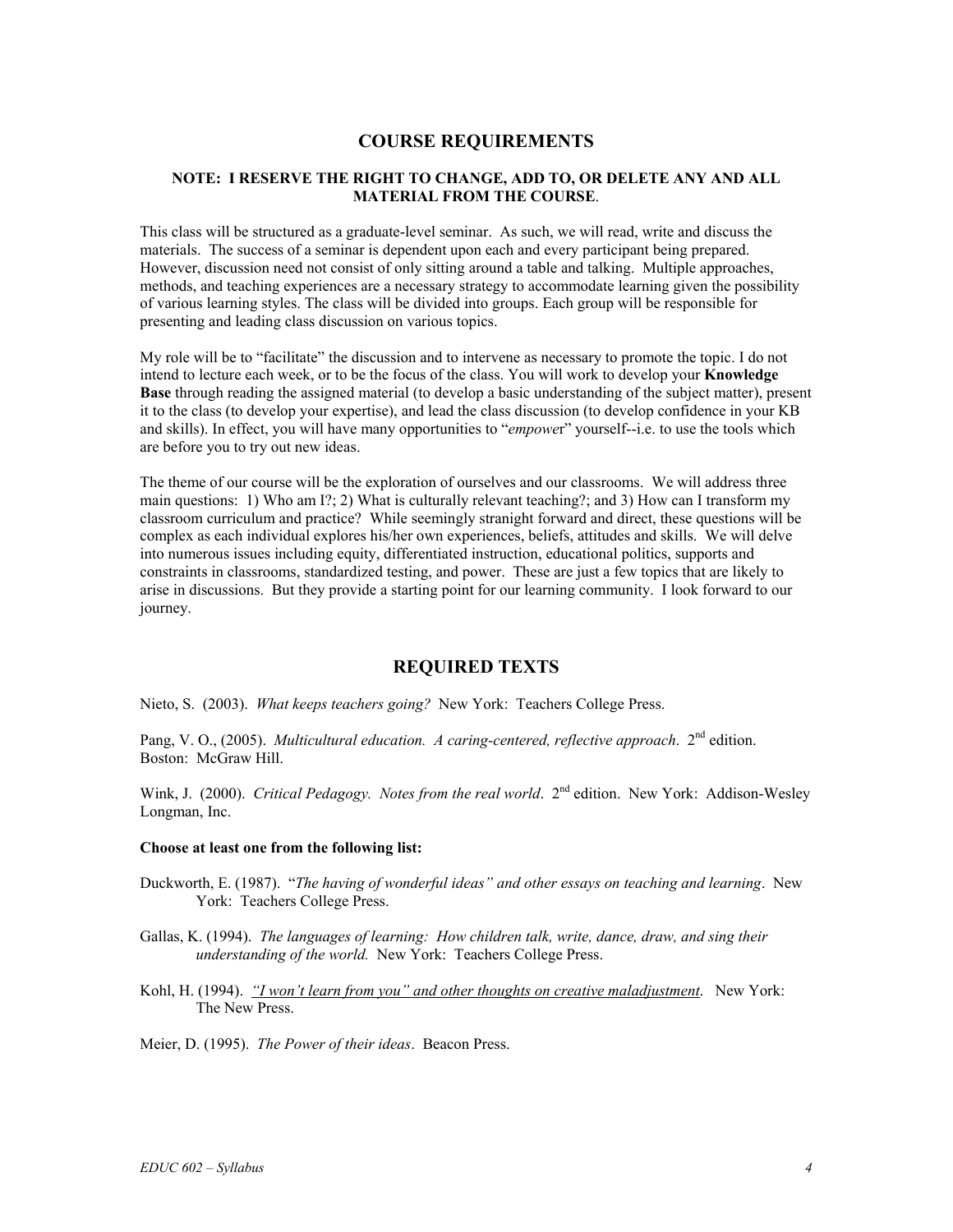#### **NOTE:** Assigned texts and readings **MUST** be brought to **ALL** class sessions.

# **COURSE REQUIREMENTS**

#### **Assignments:**

 All assignments are due on the dates indicated. Assignments must be typewritten/word processed, double-spaced and with standard margins. It is expected that all assignments will reflect university-level composition and exposition. Use of electronic spelling and grammar checking is encouraged.

| 1. Attendance and Participation      | 15 points |
|--------------------------------------|-----------|
| 2. Reading response reviews          | 10 points |
| 3. "Hot Topics" in Education         | 10 points |
| 4. Book Review                       | 30 points |
| 5. School Assessment/Curriculum Dev. | 35 points |

- 1. Attendance and Participation. (20%) As graduate students, you are expected to take an active role in class and class activities. The quality of this course rests on the quality of YOUR participation. Toward this end, you are expected to attend every class.
- 2. Reading Response Reviews (15%). Periodically, you will be asked to write your reaction to any of the readings assigned prior to the due date. Your review should demonstrate your "thinking" about what it is you have read (it should not be merely a summary). This is an opportunity for you to present your perspective on the topic, share your experiences, struggle with ideas. At the end, construct one question that emerges from what you've read and your reaction to what you've read. Each review must be, at a minimum, 3 pages. It will be handed in at the beginning of class and/or be the basis for initial class discussion.
- 3. Hot Topics in Education (10%). Each student will have the opportunity to present a "hot topic" in education of his/her choosing to the class. Each student will present their topic and then guide a short discussion with the class (approximately 25 minutes).
- 4. Book Review (30%). I have listed four books for your consideration above. This assignment asks that you choose one of the four books to review. You, and those who have read the same book as you, will be asked to engage in a discussion of the book. Each group will have 30 minutes in which to conduct their discussion (15%). The group has complete control over how they want to conduct this review. However, it should provide a BRIEF summary of what the book was about. Each individual will also provide a three-page review of the book that should highlight key ideas, questions that emerged, and implications for teaching (15%).
- 5. School Assessment and Curriculum Development Project (35%). The intent of this project is involve you in a research project that directly evaluates a school atmosphere and considers ways in which to structure and strengthen lessons in a culturally relevant manner. There are two parts to the project. The first part involves conducting as assessment of the multicultural environment of a school. The second part of the project requires you to evaluate a lesson plan and to improve it to be more appropriate for diverse learners.

#### Part I – School Assessment

You must engage in data collection at a selected school site. Your data include an assessment of the school campus and practice; an interview with the site principal; interviews with two teachers; and demographic profiles of the interviewee's classrooms. Materials related to data collection will be handed out in class.

#### Part II – Lesson Plan

Select any existing lesson or develop a new lesson. Structure the lesson along guidelines provided by Pang for making curriculum more culturally relevant. The lesson may come from any content area. You have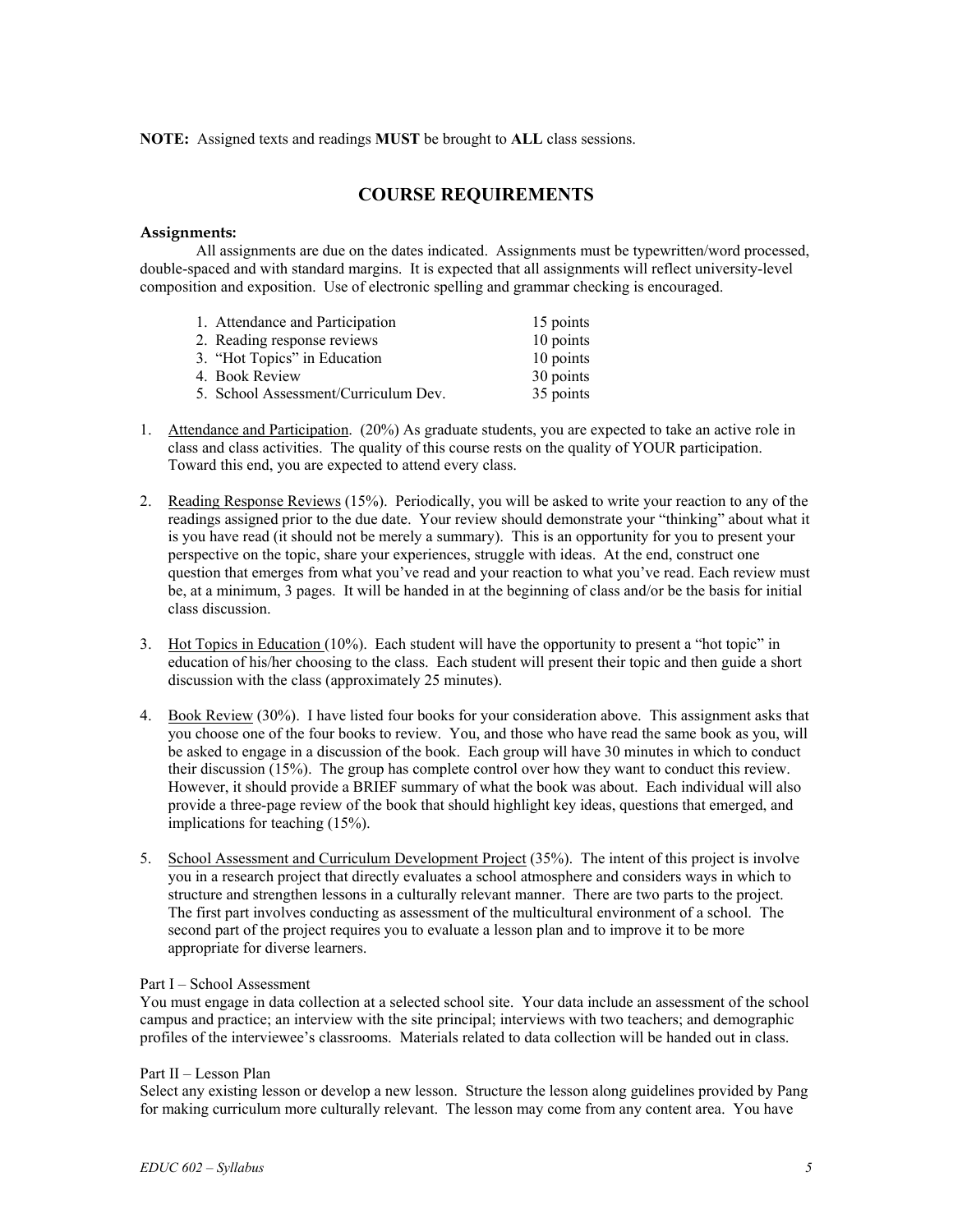latitude in how your approach this part of the project. The only stipulation is that you avoid a special topics lesson, i.e. a lesson on Cesar Chavez for the Cinco De Mayo. Please discuss your ideas with me.

#### Project Particulars:

You may work in small groups.

 You must present your research (Part I) in a standard APA research paper format. APA format requires the following sections:

 Introduction/Literature Review Method Results Discussion

 Part II should include the before-lesson plan and a detailed after-lesson plan with a reflective analysis of the changes (if applicable)

The entire paper should be 10-15 pages in length.

You will present our research and lesson plans to the class at the end of the semester.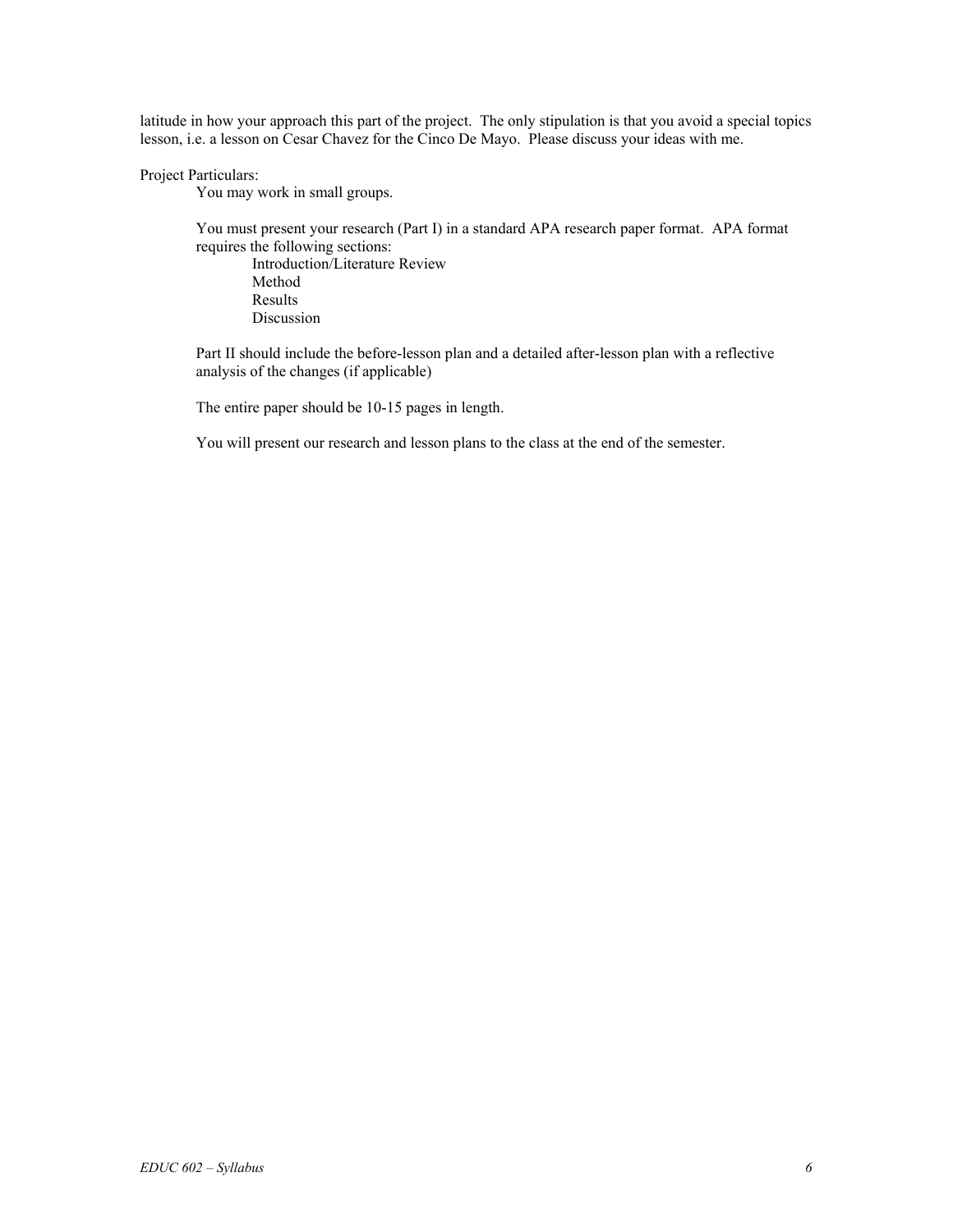# **TENTATIVE COURSE SCHEDULE**

| <b>DATE</b>            | <b>TOPIC/ACTIVITY</b>                                                                                                         | <b>READING ASSIGNMENT</b>          |
|------------------------|-------------------------------------------------------------------------------------------------------------------------------|------------------------------------|
| Session 1<br>8/30/04   | Introduction<br><b>Community Building</b><br>Syllabus Review                                                                  |                                    |
| Session 2<br>9/6/04    | <b>HOLIDAY</b>                                                                                                                |                                    |
| Session 3<br>9/13/04   | Review of Culture – Meanings $\&$<br>Definitions<br>Multicultural Education/Critical<br>Pedagogy<br><b>Hot Topics</b>         | Pang: Chs. $1 \& 2$<br>Wink: Ch. 1 |
| Session 4<br>9/20/04   | Our Hidden Selves: The "isms"<br><b>Hot Topics</b>                                                                            | Pang: Chs. 3 & 4                   |
| Session 5<br>9/27/04   | Prejudice: What is it, exactly?<br>Children and prejudice<br>Prejudice and us<br><b>Hot Topics</b><br>Reading Response #1 DUE | Pang: Chs. 5 & 6                   |
| Session 6<br>10/4/04   | Work in groups<br><b>Hot Topics</b>                                                                                           | Provided in class                  |
| Session 7<br>10/11/04  | A new way to do multicultural<br>education<br>Defining critical pedagogy<br><b>Hot Topics</b>                                 | Pang: Chs. 7 & 8<br>Wink: Ch. 2    |
| Session 8<br>10/18/04  | <b>Culturally Relevant Teaching</b><br>Roots of critical pedagogy<br><b>Hot Topics</b>                                        | Pang: Ch. 9 & 10<br>Wink: Ch. 3    |
| Session 9<br>10/25/04  | Work in groups<br><b>Hot Topics</b>                                                                                           | Provided in class                  |
| Session 10<br>11/1/04  | Transforming our Practice<br><b>Hot Topics</b><br>Reading Response #2 DUE                                                     | Pang: Ch. 11 & 12<br>Wink: Ch. 4   |
| Session 11<br>11.8.04  | Commitment to Change<br><b>Hot Topics</b>                                                                                     | Wink: Ch. 5<br>Nieto:              |
| Session 12<br>11/15/04 | Commitment to Change<br><b>Hot Topics</b>                                                                                     | Nieto:                             |
| Session 13<br>11/22/04 | Work in groups                                                                                                                | Provided in class                  |
| Session 14<br>11/29/04 | <b>Sharing Book Reviews</b><br><b>Hot Topics</b><br><b>Book Reviews DUE</b>                                                   |                                    |
| Session 15<br>12/6/04  | <b>Hot Topics</b><br>Assessment & Curriculum<br>Presentations DUE                                                             |                                    |